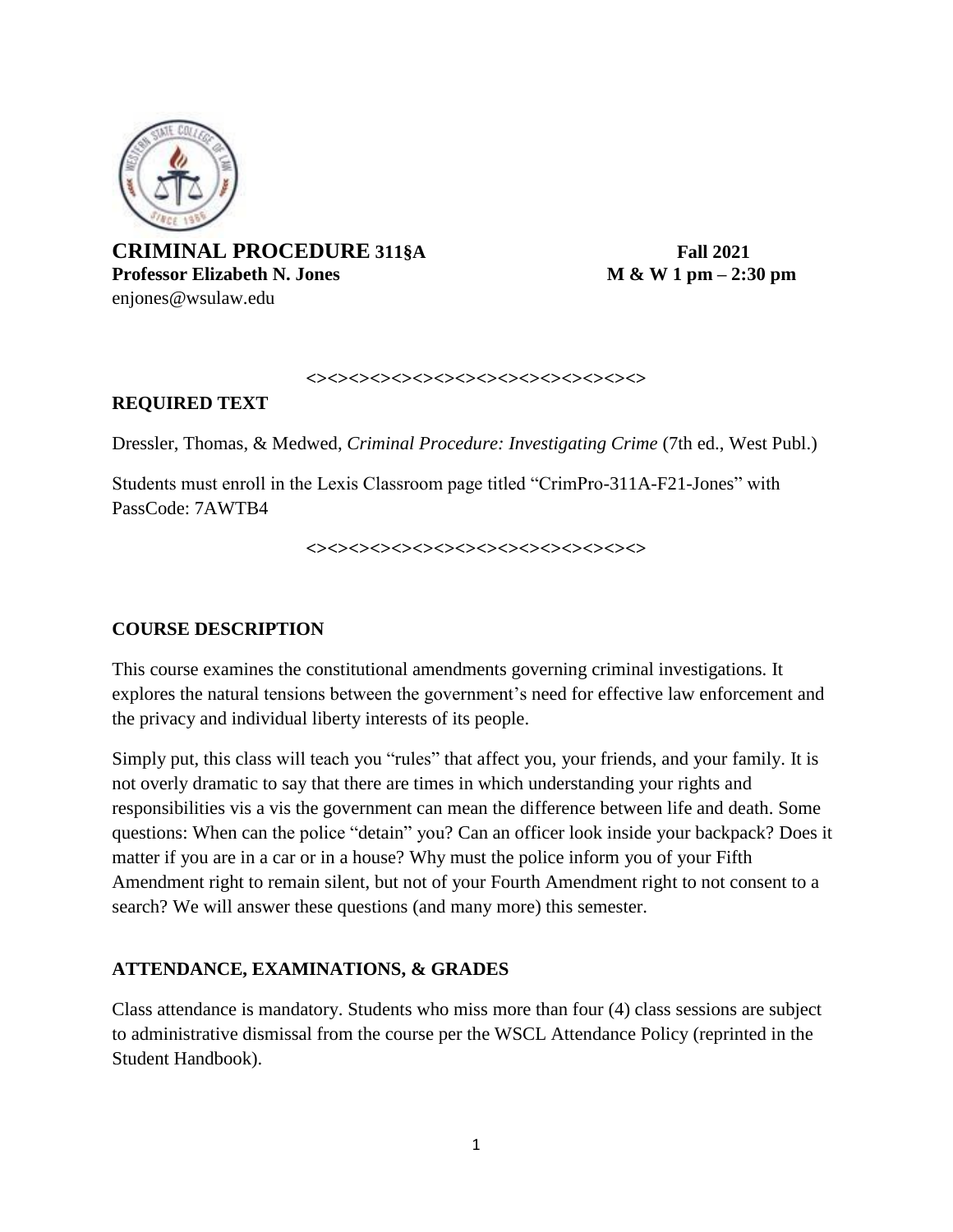Students earn a numeric grade for the course. The final course grade will consist of two "closed book" examinations: a midterm (during a regularly scheduled class) and a three-hour final examination. Final grades will be based on the midterm (15%), the final examination (70%), and P&P (participation & professionalism) (15%).

# **PARTICIPATION, PROFESSIONALISM, & PREPARATION**

**Participation & Professionalism (P&P)**: Law school success often involves an active learning environment. Please do the assigned reading (and re-read any material you do not fully understand) prior to class, listen to everything said in class, and refrain from multi-tasking (checking social media, thinking about other courses, etc) during class. This Criminal Procedure class only meets twice a week for 180 total minutes; devote yourself fully to this class time to derive its maximum benefits.

For volunteer participation, quality is valued over quantity, but being an active and engaged participant is important. All views are welcome.

15% of your final course grade will be based on the quality & quantity of your contributions to class discussions, preparation for class, attendance, punctuality, and conduct during class time.

You may not record this class without my prior approval. Students in violation of course policies may be referred to the Associate Dean for Academic Affairs.

**Outside Preparation**: Criminal Procedure is a bar-tested topic and a graduation requirement. You should anticipate that, on average, preparing your weekly reading and brief writing will take you a minimum of two hours for every one hour of class time. To repeat with specificity and at risk of redundancy: because Criminal Procedure is a three-unit class, you should estimate your preparation for class to require six (6) or more hours outside of class to complete.

# **LEARNING GOALS**

After completion of this course, students should be able to:

- Understand, and be able to apply, general concepts of criminal procedure relating to the investigation of crime derived from the Fourth, Fifth, and Sixth Amendments to the U.S. Constitution.
- Understand, and think critically about, the principles and policies behind our system of investigative criminal procedure.
- Apply and distinguish cases, with the ability to identify the salient features of an appropriate precedent case and to identify and explain legally significant similarities and differences between the precedent case and a fact pattern.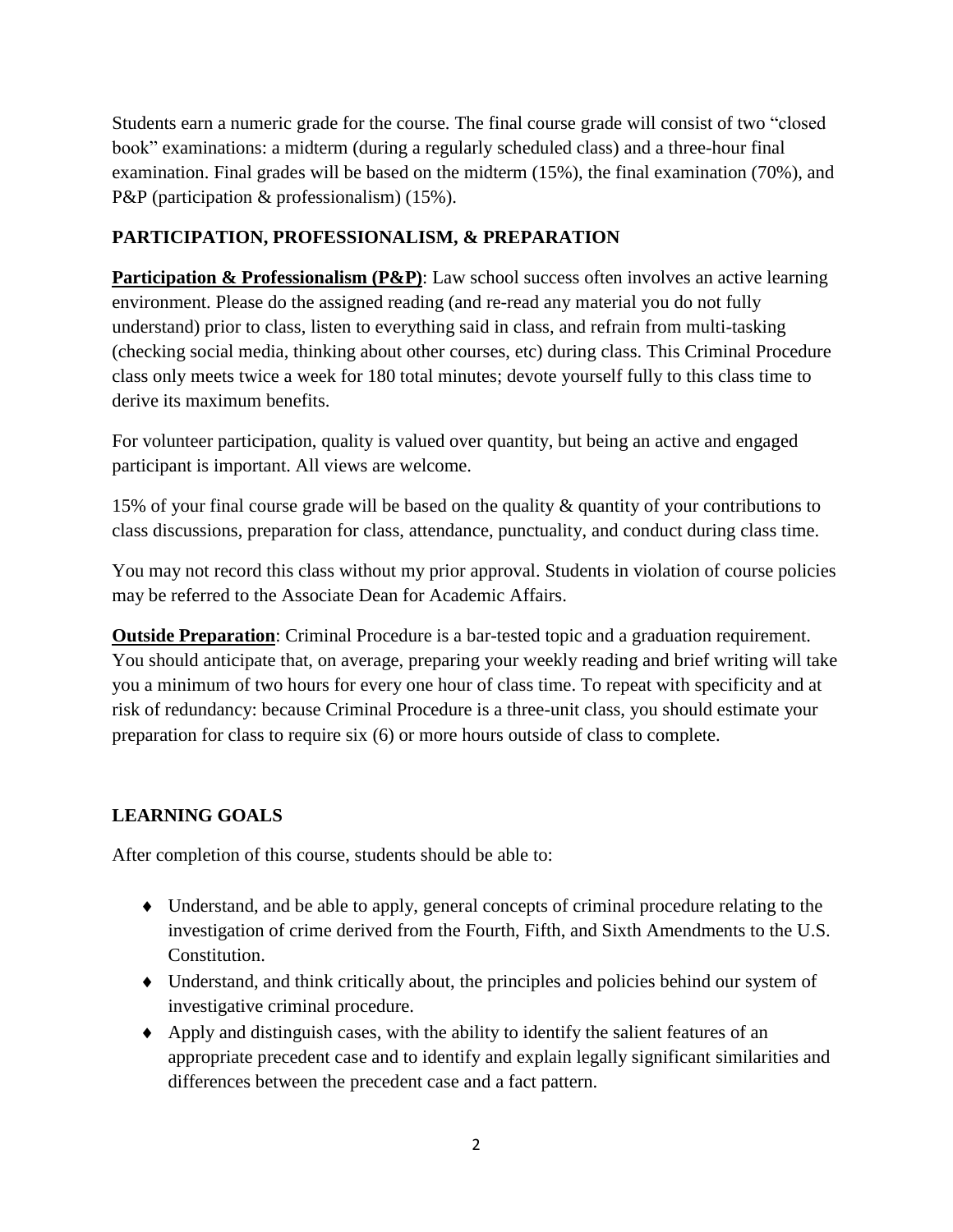- Apply rules to facts, with the ability to articulate a rule implicated by the issue, to identify legally significant facts in a fact pattern, and to explain why the facts are significant by connecting the facts to the requirement(s) of the rule.
- Evaluate legal arguments by identifying the strengths and weaknesses of the argument.
- $\blacklozenge$  Identify issues related to ethics and the professional responsibility required of those practicing within the criminal justice system.

## **OFFICE HOURS**

F21 Office Hours TBA

**<><><><><><><><><><><><>**

# **SYLLABUS**

#### **THE FOURTH AMENDMENT**

#### **WEEK 1: Monday August 23 & Wednesday August 25**

Warrants & Probable Cause; Detention Hearings; Reasonable Expectations of Privacy pp. 68-72; 189-190; 199-206; 210 (n1)-213(thru n6); 233-236; 223 (n1)-224(thru n4); 91-100

#### **WEEK 2: Monday August 30 & Wednesday September 1**

REP continued; Home, Curtilage, & Open Fields pp. 100-104; 111-115; 118-129; 138(n5)-148; 154-164; 174-178

#### **WEEK 3: Wednesday September 8 (no class Labor Day M 9/6)**

Serving the Warrant; Exigent Circumstances; Plain View pp. 225(n7)-226; 237-251; 254(n7)-255; 347-350

#### **WEEK 4: Monday September 13 & Wednesday September 15**

Search Incident to Arrest (SITA); Arrest Inventories; Protective Sweeps pp. 256-261; 264(n6)-276; 284(n4)-286; 450-453; 289-294

#### **WEEK 5: Monday September 20 & Wednesday September 22**

Cars, Containers in Cars, & Pretextual Car Stops pp. 301-322; 333-341; 412(n4)-413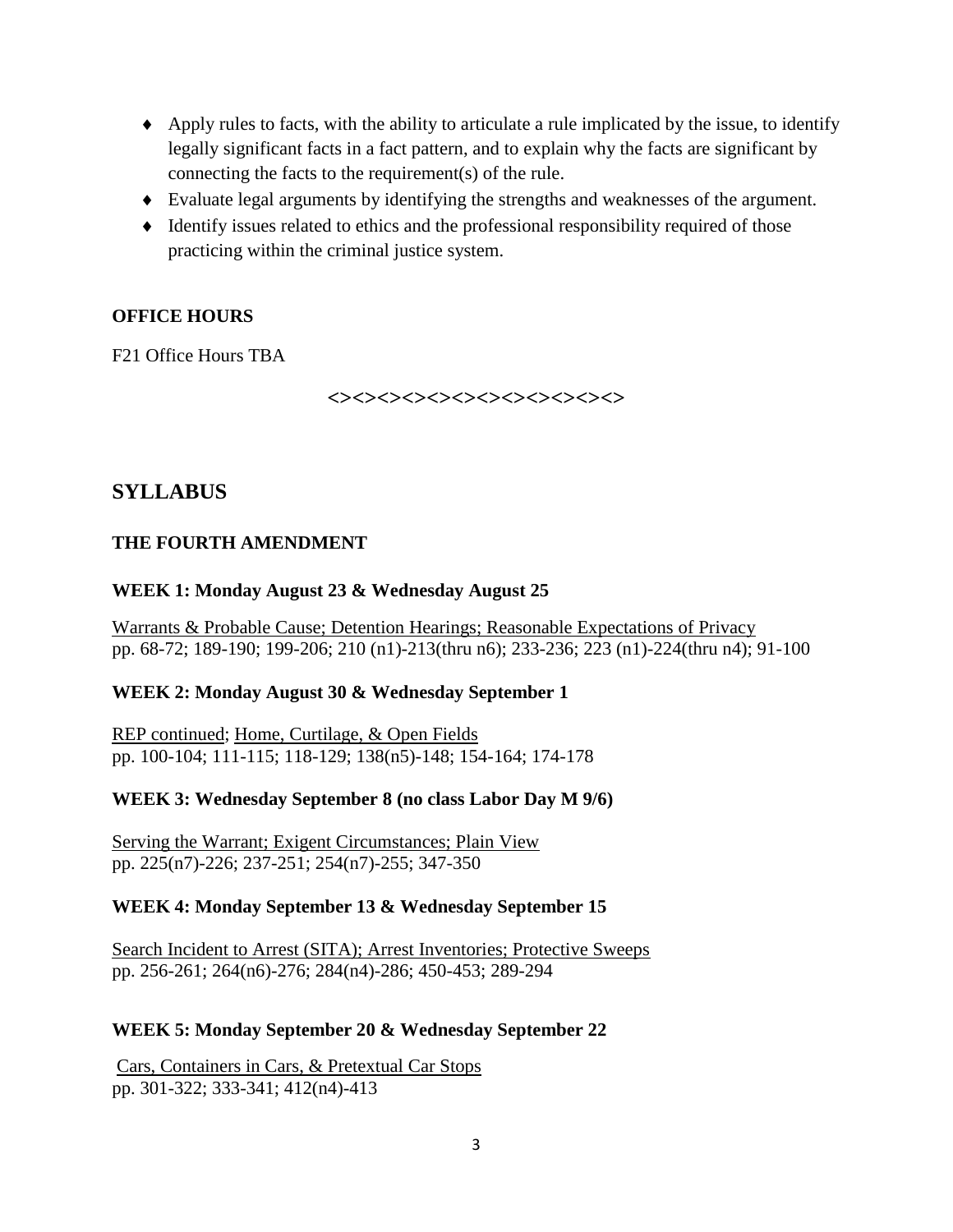## **WEEK 6: Monday September 27 & Wednesday September 29**

Stop & Frisk; Plain Touch; "Consensual" Encounters pp. 387-398; 403(n6)-407; 352(n2); 415-422(thru n3); 425-448

## **WEEK 7: Monday October 4 & Wednesday October 6**

Consent; Special Needs Searches pp. 353-358; 360-368; 375-378; 380(n2)-383; 462-471; 474-479

## **WEEK 8: Monday October 11 & Wednesday October 13**

Review (Monday) & MIDTERM (Wednesday)

## **JUDICIALLY CREATED REMEDIES**

#### **WEEK 9: Monday October 18 & Wednesday October 20**

Concepts of Standing in Crim Pro; The Exclusionary Rule pp. 487-488; 490-503; 512-518; 520(n4)-536; 542-548

#### **THE FIFTH AMENDMENT**

#### **WEEK 10: Monday October 25 & Wednesday October 27**

*Miranda v Arizona*; "Custody" & "Interrogation" per *Miranda* pp. 613-625; 630(n5)-632; 675-689

#### **WEEK 11: Monday November 1 & Wednesday November 3**

Continuing to Define & Limit *Miranda*; Non-Testimonial Evidence pp. 697-699; 715-718; 720(n2); 638-644; 663-668; 673-674; 693-694(n6 & n7)

#### **THE SIXTH AMENDMENT**

#### **WEEK 12: Monday November 8 & Wednesday November 10**

The Right to Appointed Counsel; Jailhouse Informants pp. 1018-1021; 1024-1027; 1045-1052; 735-748; 754(n6)

#### **WEEK 13: Monday November 15 & Wednesday November 17**

Eyewitness Identification pp. 793-824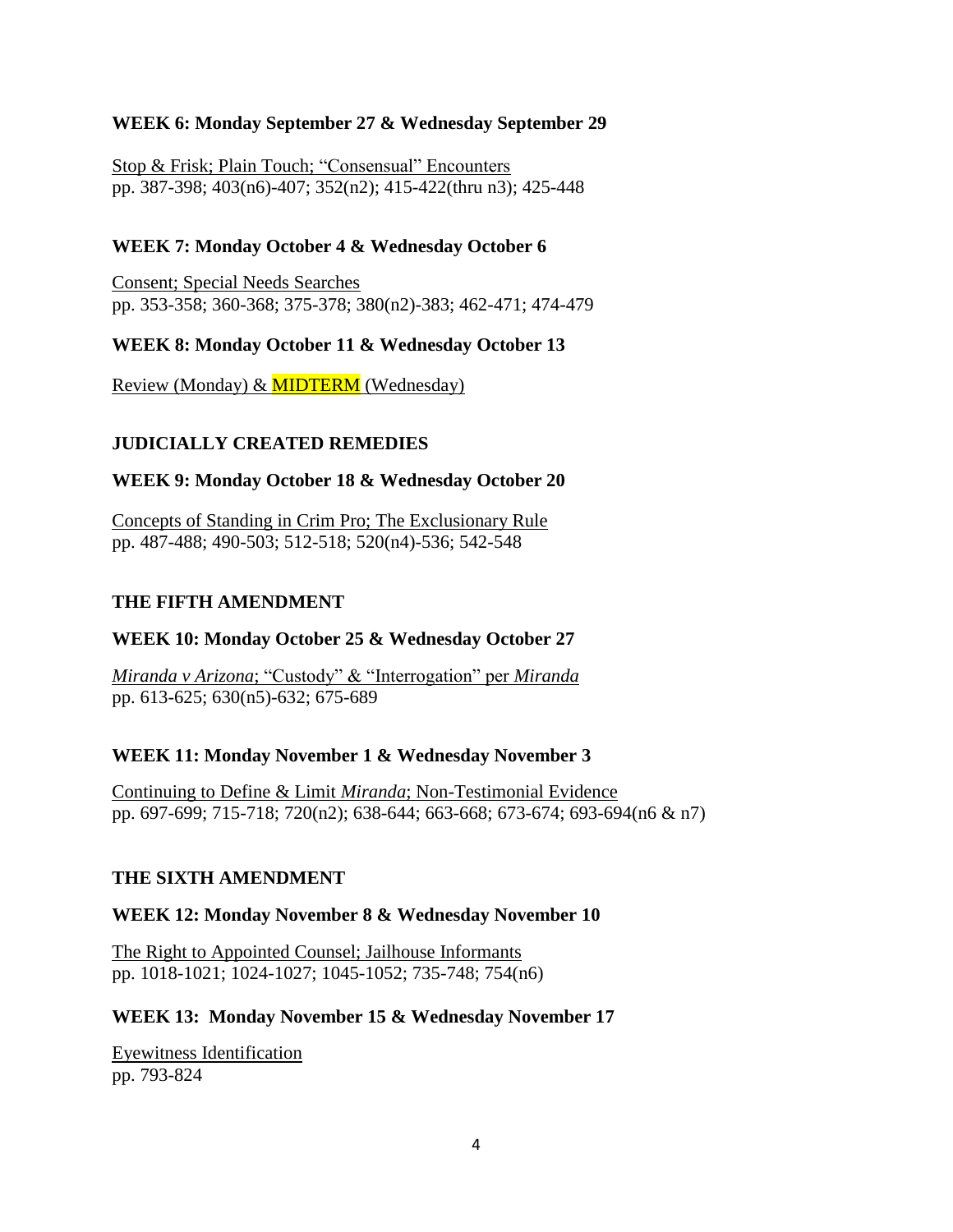#### **WEEK 14: No Classes Thanksgiving Week**

**WEEK 15: Monday November 29** Wrap-Up & Review

#### **<><><><><><><><><><><><><><><><><><>**

**Disability Services Statement**: Western State College of Law provides accommodations to qualified students with disabilities. The Disabilities Services Office assists qualified students with disabilities in acquiring reasonable and appropriate accommodations and in supporting equal access to services, programs, and activities at Western State College of Law. To seek reasonable accommodations, a student must contact Senior Assistant Dean Donna Espinoza, Student Services Director and Disabilities Services Coordinator, whose office is in the Students Services Suite. Dean Espinoza's phone number and email address are: (714) 459-1117[; despinoza@wsulaw.edu.](mailto:despinoza@wsulaw.edu) When seeking accommodations, a student should notify Dean Espinoza of her or his specific limitations and, if known, her or his specific requested accommodations. Students who seek accommodations will be asked to supply medical documentation of the need for accommodation. Classroom accommodations are not retroactive but are effective only upon the student sharing approved accommodations with the instructor or professor. Therefore, students are encouraged to request accommodations as early as feasible with Dean Espinoza to allow for time to gather necessary documentation. If you have a concern or complaint in this regard, please notify Dean Espinoza; or please notify Dean Allen Easley at a easley@wsulaw.edu or (714) 459-1168. Complaints will be handled in accordance with the College of Law's "Policy against Discrimination and Harassment."

**Western State College of Law Programmatic Learning Outcomes**: Western State College of Law's curriculum is designed so that every student achieves a level of competency prior to graduation in each of the eight Programmatic Learning Outcomes listed below:

- (1) Doctrinal Knowledge: Students will demonstrate knowledge of substantive and procedural law in the core curriculum subjects, including Contracts, Criminal Law, Criminal Procedure, Torts, Property, Business Associations, Evidence, Civil Procedure, Constitutional Law, Estates, Community Property, Remedies, and Professional Responsibility.
- (2) Practice Skills: Students will demonstrate the development of other law practice skills. Each student's chosen outcomes within this category will be varied based on the student's particular interests, coursework and work experiences. They may include, but are not limited to, the following topics: oral presentation and advocacy; interviewing; counseling; client service and business development; negotiations, mediation, arbitration, or other alternate dispute resolution methods; advanced legal research and writing (excluding purely academic papers and the first four units earned in introductory first-year legal research and writing class); applied legal writing such as drafting contracts, pleadings, other legal instruments; law practice management or the use of technology in law practice; cultural competency; collaboration or project management; financial analysis, such as accounting, budgeting project management, and valuation; cost benefit analysis in administrative agencies; use of technology, data analyses, or predictive coding; business strategy and behavior; pre-trial preparation, fact investigation, such as discovery, ediscovery, motion practice, assessing evidence, or utilizing experts; trial practice; professional civility and applied ethics; a law clinic that includes a classroom component; or a legal externship that includes a classroom component.
- (3) Legal Analysis: Students will demonstrate the ability to identify the factual and legal issues implicated by a fact pattern and to appropriately use cases (including identifying the salient features of an appropriate precedent case, identifying legally significant similarities or differences between the precedent case and a fact pattern and explaining why those are legally significant) and rules (including the ability to connect legally significant facts in a fact pattern to the rule) to predict how a court would decide the issue. Students will also demonstrate the ability to identify and evaluate the public policies of a precedent case or rule, and be able to evaluate how public policy can impact the application of a rule to the legal issue.
- (4) Legal Research: Students will demonstrate the ability to locate relevant legal authority using a variety of book and electronic resources, and to properly cite to such legal authority.
- (5) Communication: Students will demonstrate the ability to communicate both orally and in writing in a manner appropriate to a particular task to effectively convey the author or speaker's ideas. This includes audience sensitivity in written and oral communication (the ability to adopt a tone, style and level of detail appropriate to the needs, knowledge and expertise of the audience); and written communication basic proficiency (the ability to use the conventions of grammar, spelling, punctuation, diction and usage appropriate to the task and sufficient to convey effectively the author's ideas).
- (6) Advocacy of Legal Argument: Students will demonstrate the ability, in both oral and written formats, to evaluate the legal, economic and social strengths and weaknesses of a case and use case and statutory authority as well as public policy to persuade others. Making policy-based arguments includes the ability to identify and evaluate the public